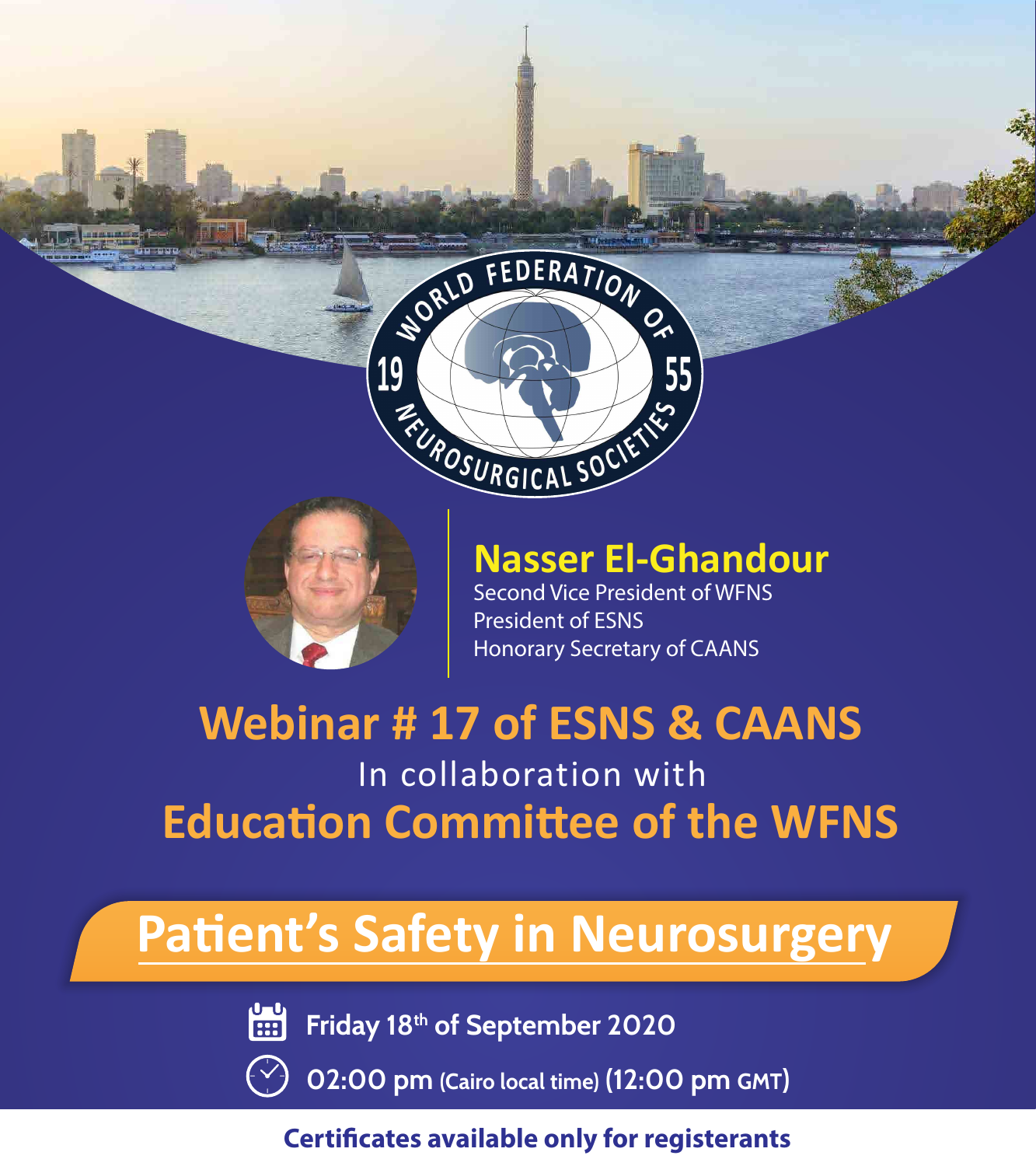

## In collaboration with **Webinar # 17 of ESNS & CAANS Education Committee of the WFNS**





# Patient's Safety in Neurosurgery



#### **Patients' Safety Overview**

#### Prof. Dr. Richard Byrne

#### **Technology in Brain Tumor Surgery: How to Avoid Pitfalls**

#### Prof. Dr. Isabelle M. Germano

Professor of Neurosurgery, Neurology & Oncological Sciences - Director, Comprehensive Brain Tumor Program - Co-Director, Radiosurgery Program, Icahn School of Medicine at Mount Sinai - The Mount Sinai Medical Center, New York, NY, USA - Chairman, Education & Training Committee, WFNS



#### **Age & Other Safety Parameters in Pediatric Neurosurgery**

#### Prof. Dr. Souad Bakhti

Professor of Neurosurgery, Algiers University, Head of Department of Neurosurgery, Ali Ait Idir, Algeria. ° President of Algerian Society of Neurosurgery. ° Secretary of the Pan Arab Neurosurgical Society. ° 2nd vice president CAANS and Chairman of WIN-WFNS Committee.



#### **The Role of Patients' Selection in Head Trauma Surgery**

Prof. Dr. Franco Servadei

President of the Word Federation of Neurosurgical Societies (WFNS) Past President, Italian Neurosurgical Society - Honorary professor University of Moskow, Burdenko Istitute, Moskow, Russia - Honorary professor University of Italian Hospital, **Buenos Aires, Argentina** 



#### **Skull Base Surgery: Complications Avoidance In Major Vascular injuries**

#### Prof. Dr. Miguel A. Arraez

Professor & Chairman, Department of - Neurosurgery, Carlos Haya University Hospital, University of Malaga, Spain - Chairman, WFNS Foundation - Vice – President, World Academy of Neurological Surgery



#### **Aneurysm Surgery: Safety Pearls**

#### Prof. Dr. Francisco Mery

Professor & Program Director at Department of Neurosurgery, Pontificia Universidad Católica, Chile - Board of Directors, Neurosurgical Society of Chile - WFNS Training & Education Committee Member



### for this webinar registration (free) in advance is required through the link in the flyer

#### **Wrong Site & Side Spine Surgery**

**Youssef Bouzoubaa MD** WFNS training & education committee member - Neurosurgeon consultant **Morocco** 

**h�ps://zoom.us/webinar/register/WN\_ATUFFX6aQ5iKX-0brgzGcA**

after registration you'll receive an email with passcode of the meeting

**Friday 18<sup>th</sup> of September 2020** <br>
202:00 pm (Cairo local time) (12:00 pm GMT)

## **Certificates available only for registerants**

Treasurer, Society of Neurological Surgeons Annual meeting chair, AANS Director, American Board of Neurological Surgeons Chairman, Department of Neurosurgery, Rush Medical College